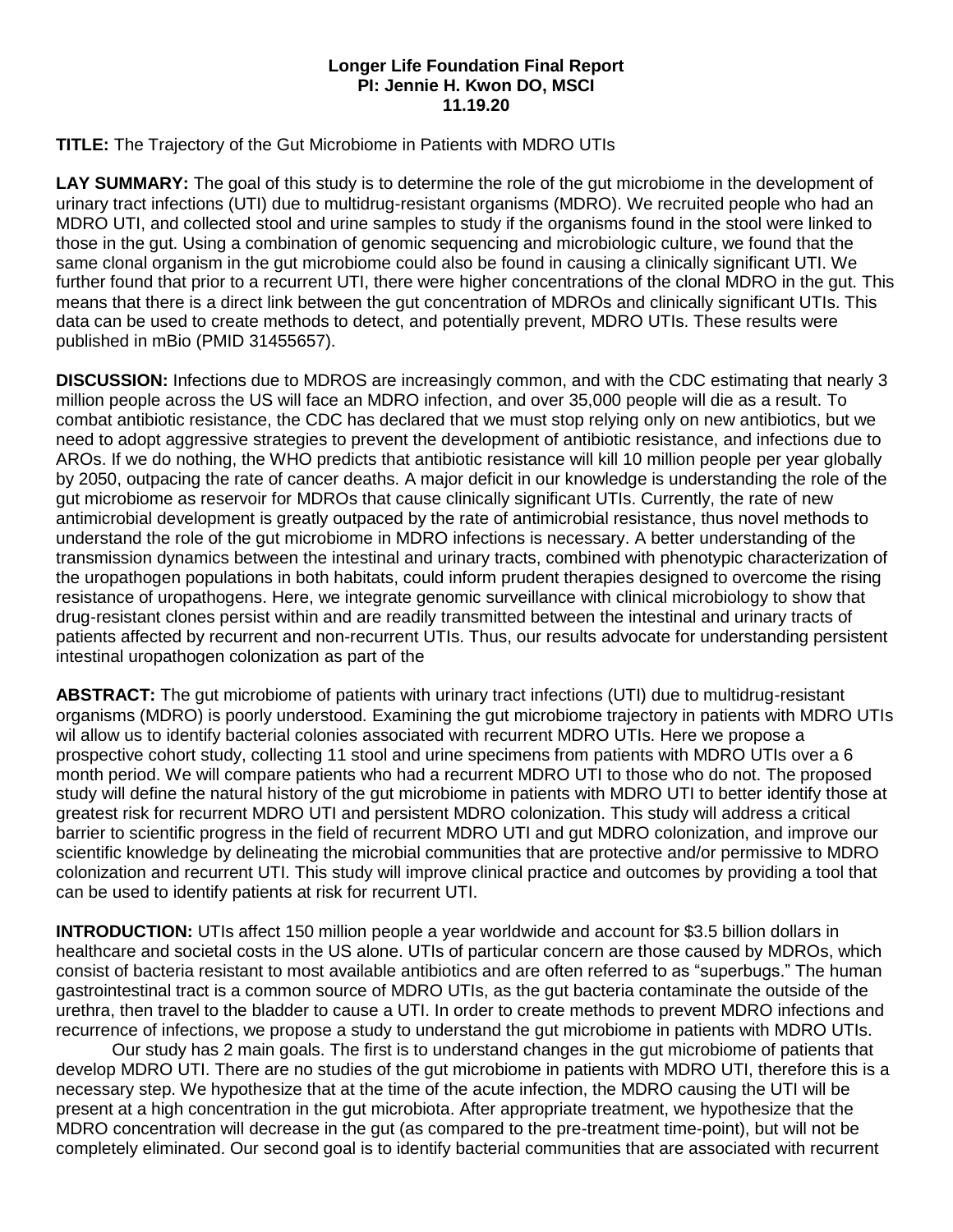MDRO UTIs. We hypothesize there are microbial communities in the gut that are associated an increased risk for recurrent UTI, and identification of these communities can be used to predict patients who will develop recurrent UTI. Once we understand the types of microbial communities that present in the gut microbiota, we can then develop interventions to predict recurrent MDRO infections and future methods to prevent infection.

This study will address a critical barrier to progress in the field of MDRO infections, and improve our scientific knowledge by identifying the microbial communities associated with recurrent MDRO UTI. This study is significant to the insurance industry because we currently do not have methods to predict patients at risk for MDRO UTIs. If we are able to identify methods to predict recurrent UTIs, interventions can be taken to prevent fulminant infections and hospitalizations. With the increasing rates of morbidity and mortality associated with MDRO infections, this study will fill a knowledge gap that will ultimately improve patient care.

**METHODS:** This is a prospective cohort study to identify predictors of recurrent MDRO UTI, MDRO colonization and characterize the evolution of MDRO in response to antimicrobial exposures. Patients with Gram-negative MDRO UTIs were recruited and 11 stool and urine specimens from patients with MDRO UTIs over a 6 month period. Specimens were interrogated with semi-quantitative microbiologic culture for the MDRO of interest and whole genome shotgun sequencing (WGS) for clonal tracking. The primary analysis was based on patients with a recurrent UTI vs those without. Clonal tracking of the MDRO of interest in the stool and urine were analyzed in conjunction with clinical and culture data.

**RESULTS:** Leveraging funding from the LLF, we recruited 14 patients with MDRO UTI (7 with recurrences, 7 without). Our WGS and culture results determined that clonal MDROs including uropathogenic *Escherichia coli, Proteus mirabilis*, and *Klebsiella pneumoniae* isolates can be found in the intestinal and urinary tracts of patients affected by recurrent and non-recurrent UTIs. Clonal tracking of isolates in consecutively collected urine and gut specimens indicated repeated transmission of uropathogens between the urinary tract and their intestinal reservoir. Our results further implicate three independent routes of recurrence of UTIs: (i) following an intestinal bloom of uropathogenic bacteria and subsequent bladder colonization, (ii) reinfection of the urinary tract from an external source, and (iii) bacterial persistence within the urinary tract. Taken together, our observation of clonal persistence following UTIs and uropathogen transmission between the intestinal and urinary tracts warrants further investigations into the connection between the intestinal microbiome and recurrent UTIs. These results were published in mBio (PMID 31455657).

**DISCUSSION:** Infections due to MDROS are increasingly common, and with the CDC estimating that nearly 3 million people across the US will face an MDRO infection, and over 35,000 people will die as a result. To combat antibiotic resistance, the CDC has declared that we must stop relying only on new antibiotics, but we need to adopt aggressive strategies to prevent the development of antibiotic resistance, and infections due to AROs. If we do nothing, the WHO predicts that antibiotic resistance will kill 10 million people per year globally by 2050, outpacing the rate of cancer deaths. A major deficit in our knowledge is understanding the role of the gut microbiome as reservoir for MDROs that cause clinically significant UTIs. Currently, the rate of new antimicrobial development is greatly outpaced by the rate of antimicrobial resistance, thus novel methods to understand the role of the gut microbiome in MDRO infections is necessary. A better understanding of the transmission dynamics between the intestinal and urinary tracts, combined with phenotypic characterization of the uropathogen populations in both habitats, could inform prudent therapies designed to overcome the rising resistance of uropathogens. Here, we integrate genomic surveillance with clinical microbiology to show that drug-resistant clones persist within and are readily transmitted between the intestinal and urinary tracts of patients affected by recurrent and non-recurrent UTIs. Thus, our results advocate for understanding persistent intestinal uropathogen colonization as part of the pathophysiology of UTIs, particularly in patients affected by recurrent episodes of symptomatic disease.

**FUTURE PLANS/GRANT SUBMISSIONS:** The results of this pilot study were published in mBio, and currently we are building upon our growing cohort. The LLF was cited as a funder. Utilizing this pilot study, I was able to successfully obtain a NIH/NIAID K23 Career Development Award, and have garnered additional funding to support this study. We have recruited a total of 53 patients with MDRO UTIs for this study. In future plans, we will continue our microbiologic and genomic analyses, utilizing the framework developed by this pilot study. Completion of this project will advance our knowledge of the relationship between the gut and urine microbiome and recurrent MDRO UTI. The data generated by this project can be used to develop culture- and genomic-based diagnostics to identify those at greatest risk for recurrent UTI, and factors that are permissive